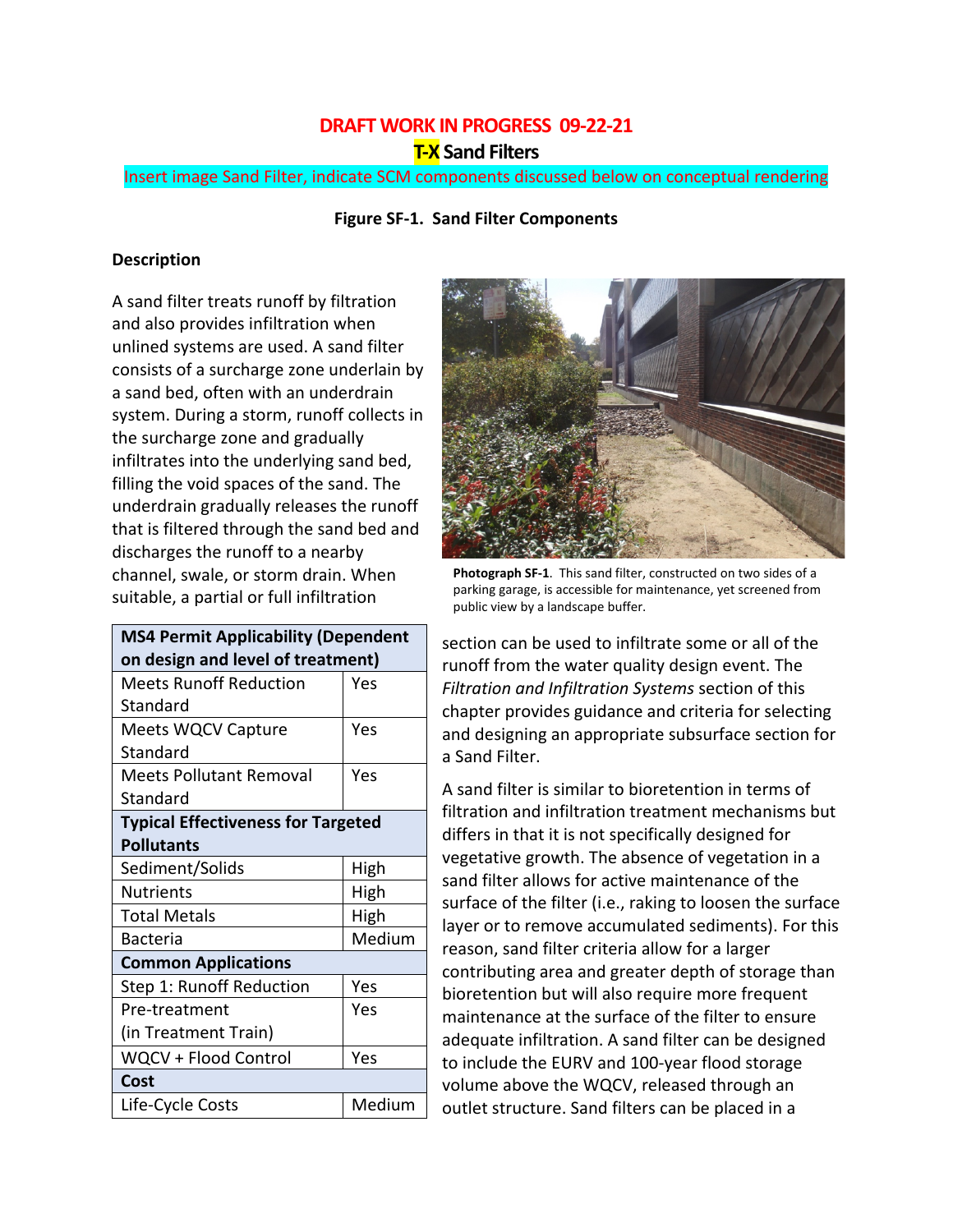vault. However, these types of installations are more difficult to inspect and maintain and should only be used if surface treatment is infeasible.

# **SCM Components**

The primary components of a sand filter include inlet(s), energy dissipation and forebay(s), the surcharge volume, filter material, an underdrain (for no- and partial-infiltration sections), and an outlet structure. The *SCM Inflows* section of this chapter provides guidance and criteria on inlets, energy dissipation, and forebays. The *Site Assessment and Infiltration*  section of this chapter provides guidance and criteria for underdrains. The primary outlet for the WQCV is typically an underdrain or infiltration into the underlying soil. See the *SCM Outflows* section of this chapter for design of outlets for the WQCV and larger flood events.

| Component                                 | Intent                                                                                                                                                                        |
|-------------------------------------------|-------------------------------------------------------------------------------------------------------------------------------------------------------------------------------|
| <b>Inlet</b>                              | Allows stormwater to enter the<br>SCM.                                                                                                                                        |
| Forebay &<br>Energy<br><b>Dissipation</b> | Facilitates removal of trash and<br>coarse sediments and minimizes<br>potential for erosion of sand<br>filter surface.                                                        |
| <b>Surcharge</b><br><b>Volume</b>         | Provides temporary storage<br>volume needed for attenuation<br>of flows.                                                                                                      |
| <b>Filter</b><br><b>Material</b>          | Removes pollutants in runoff by<br>filtration through porous media<br>(sand).                                                                                                 |
| Underdrain<br>with orifice<br>release     | Collects and slowly releases the<br>WQCV over 12 hours to reduce<br>erosion in the receiving stream<br>and enhance treatment by<br>increasing contact time with the<br>media. |
| <b>Outlet</b><br><b>Structure</b>         | Conveys stormwater flows that<br>exceed the design volume.                                                                                                                    |

### **Site Considerations**

Sand filters require a stable watershed. When the watershed includes phased

construction, sparsely vegetated areas, or steep slopes in sandy soils, consider another SCM or provide pretreatment before runoff from these areas reach the sand filter.

See the *Site Assessment and Infiltration Section* part of this chapter to determine the section of the sand filter based on site-specific conditions.

Sand filters are often used in industrial settings, where pollutants may be present that warrant use of lined system to prevent subsurface pollutant mobilization.

# **Community Values**

Sand filters are highly functional SCMs that are well suited for industrial and large-scale commercial land uses that have generally lower aesthetic expectations. With an exposed sand bed and lack of vegetation, a sand filter is not the best SCM option for highly visible sites such as boutique commercial or mixed-use development, where aesthetics are very important to business owners and property managers. Sand filters are also not generally ideal options for low-density residential or park and open space-type sites, where a more naturalistic aesthetic is generally expected. However, if properly screened with shrubs or other site elements (e.g., site walls, raised planters, etc.), a sand filter can be made very inconspicuous and may be successfully integrated into almost any type of land use. When located in a visible area,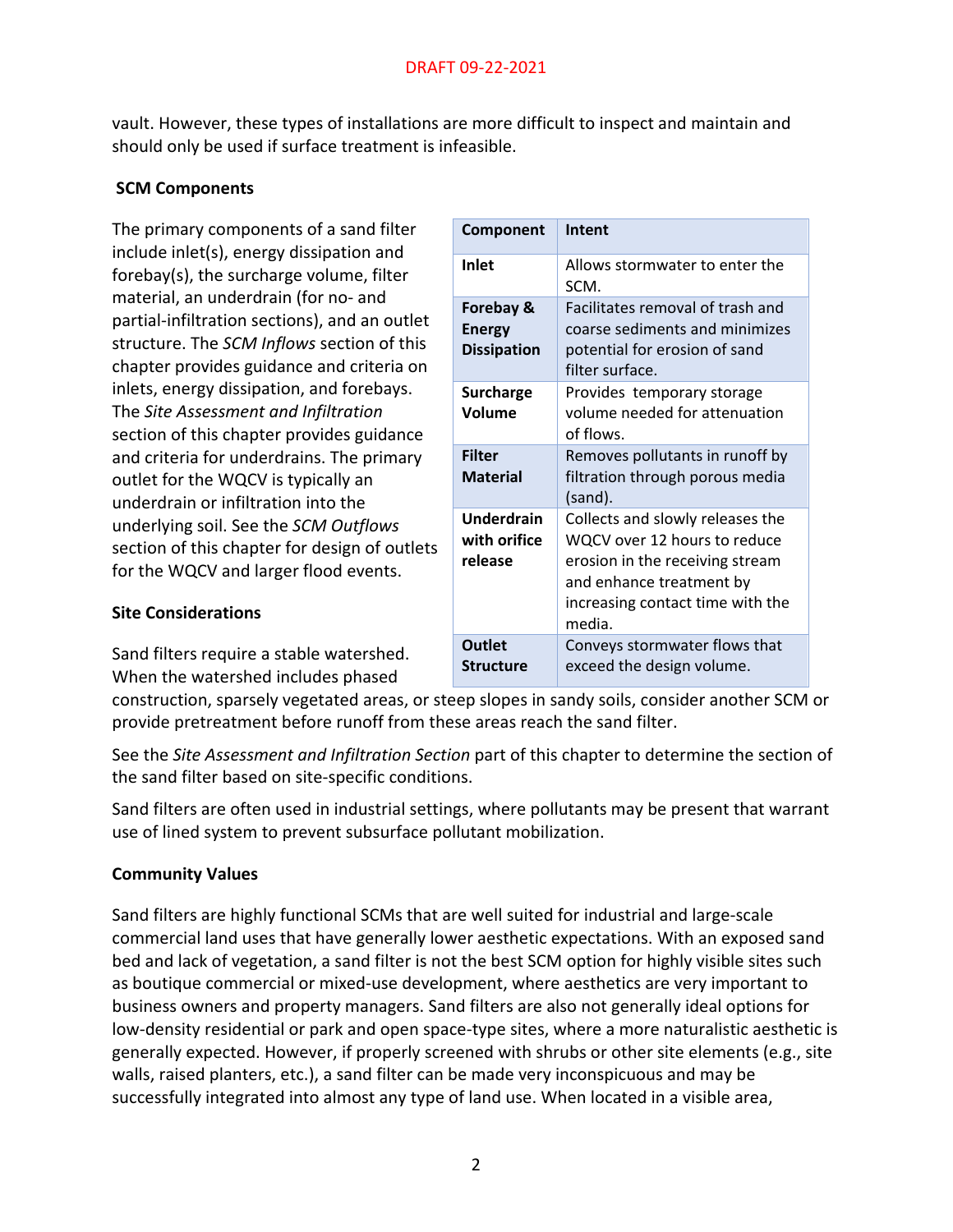## DRAFT 09-22-2021

frequent inspection and maintenance is critical to their public acceptance because an unmaintained sand filter can become an unattractive weed patch with sediment and trash deposits.

While successfully integrating a sand filter into certain types of sites may be aesthetically challenging, their straightforward design and function provides some distinct advantages over other SCMs that require vegetation, including water conservation and a simplified maintenance regime. If creatively located and designed and well maintained, sand filters can be an appropriate and effective stormwater quality treatment solution for a wide variety of sites.

### **Maintenance**

Periodic maintenance for sand filters includes removing sediment, scarifying the filter surface, and removal and/or replacement of the top layer of the media. More detailed maintenance recommendations for sand filters are provided in Chapter 6 of this manual. During design, the following should be considered to ensure ease of maintenance over the long-term:

- Provide forebays for inlets to remove coarse sediments and trash in a manner that can be easily accessed for maintenance.
- Provide energy dissipation to minimize erosion of the filter bed.
- Do not put a filter sock on the underdrain. This is not necessary and can cause the SCM to clog, resulting in ponded water for extended periods.
- Install cleanouts to enable camera inspection immediately following construction to ensure the underdrain pipe was not crushed during construction. Cleanouts also facilitate maintenance over the life of the facility. Consider locating cleanouts in the side slopes of the basin and above the depth of ponding to prevent short circuiting of flow through the cleanouts to the underdrain.
- Provide vegetated side slopes to pre-treat runoff by filtering (straining). This will reduce the frequency of maintenance.
- If a sand filter is located in an underground vault, design the vault in a way that allows for routine scarification of the filter surface and eventual media replacement. Multiple access manholes are typically required, and vaults must be designed with adequate clearance for access by equipment and maintenance personnel (an underground sand filter is a confined space). In some installations, grates can be used instead of solid covers, allowing for easier inspection and maintenance.



**Photograph SF-2.** Underground sand filter at Denver Botanic Gardens has a grated top, which enables inspection and maintenance.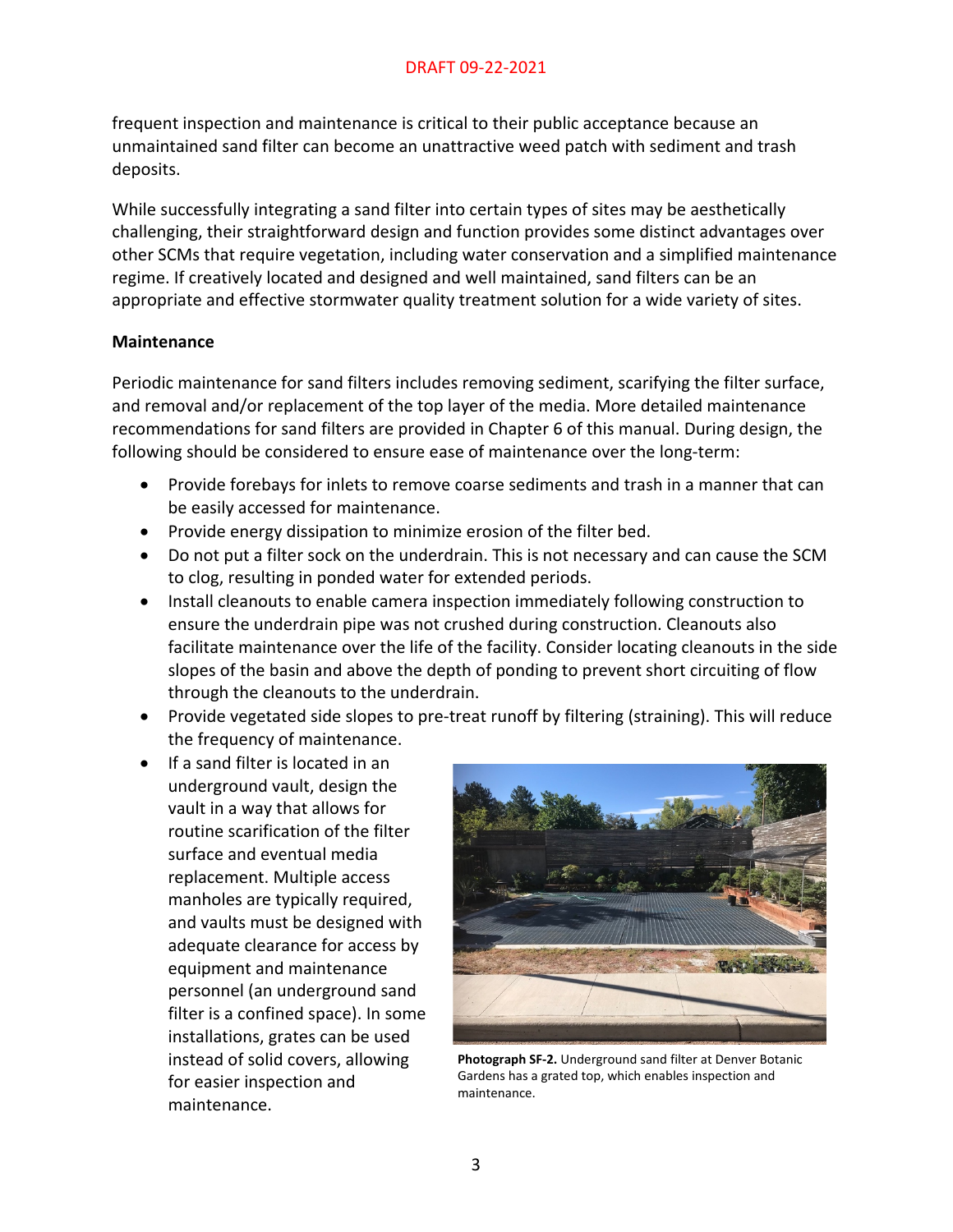# **Design Procedures and Criteria**

The following steps outline the design procedure and criteria for a sand filter:

1. **Subsurface Exploration and Determination of a No-Infiltration, Partial Infiltration or Full Infiltration Section.** See the *Site Assessment* and *Filtration and Infiltration Systems* sections of this chapter to determine the most appropriate section design for the sand filter based on site conditions.





**Photograph SF-3.** Sand filter with incorporation of minor event flood attenuation provides water quality and detention for a substation.

WQCV based on a 12-hour drain time:

- Determine the imperviousness of the watershed.
- Calculate the required storage volume, accounting for Step 1 runoff-reduction SCMs in the contributing watershed. Determine the required WQCV or EURV (watershed inches of runoff) using Figure 3-2 located in Chapter 3 of this manual (for WQCV) or equations provided in the Storage Chapter of Volume 2 (for EURV).
- Calculate the design volume (surcharge volume above the permanent pool) as follows:

 $V = \frac{WQCV}{12}$ 

Equation SF-1

Where:

 $V =$  design volume (ft<sup>3</sup>)

 $A$  = watershed area tributary to the sand filter (ft<sup>2</sup>)

3. **Sand Filter Geometry:** Use equation SF-2 to calculate the minimum filter area, which is the flat surface of the sand filter. Sediment will deposit on the filter area of the sand filter. Therefore, if the filter area is too small, the filter may clog prematurely. If clogging of the filter is of particular concern, increasing the filter area will decrease the frequency of maintenance. Equation SF-2 provides the minimum filter area allowing for some of the volume to be stored beyond the area of the filter. **Note that the total volume must also equal or exceed the design volume.** 

$$
A_F = 0.0125 \cdot A \cdot I
$$
 Equation SF-2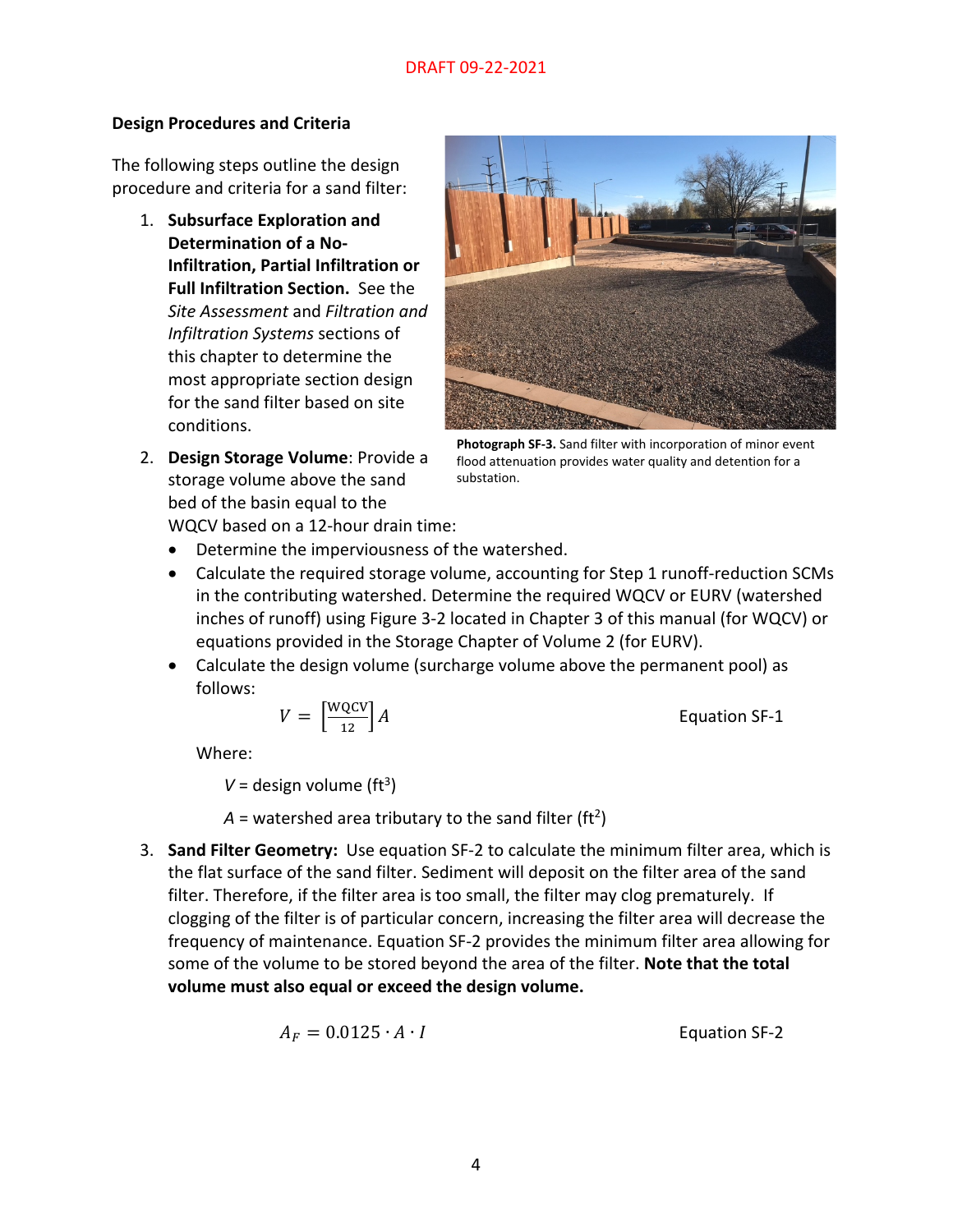Where:

 $A_F$  = minimum filter area (flat surface area) (ft<sup>2</sup>)

 $A =$  area tributary to the sand filter (ft<sup>2</sup>)

*I =* imperviousness of area tributary to the sand filter (percent expressed as a decimal)

- 4. **Side Slopes:** The side slopes of the basin should be stable and maintainable. For vegetated side slopes, a 4:1 (horizontal: vertical) minimum slope is recommended. Use vertical walls where side slopes are steeper than 3:1.
- 5. **Filter Material**: Provide, at a minimum, an 18-inch layer of CDOT Class B or C filter material (see Table SF-1). Maintain a flat surface on the top of the sand bed.

**Table SF-1. Gradation specifications for CDOT Class B or C filter material** (Source:CDOT Table 703-7)

|                   | <b>CDOT Class B Filter</b><br><b>Material</b>  | <b>CDOT Class C Filter</b><br><b>Material</b> |
|-------------------|------------------------------------------------|-----------------------------------------------|
| <b>Sieve Size</b> | <b>Mass Percent Passing Square Mesh Sieves</b> |                                               |
| 37.5 mm (1.5")    | 100                                            |                                               |
| 19.0 mm (0.75")   |                                                | 100                                           |
| 4.75 mm (No.4)    | $20 - 60$                                      | 60-100                                        |
| 1.18 um (No. 16)  | 10-30                                          |                                               |
| 300 um (No. 50)   | $0 - 10$                                       | $10 - 30$                                     |
| 150 um (No. 100)  |                                                | $0 - 10$                                      |
| 75 um (No. 200)   | 0-3                                            | $0 - 3$                                       |

- 6. **Inlets**: Use inflow features that create sheet flow or shallow flow conditions to evenly distribute flow. Provide energy dissipation and a forebay at all locations where concentrated flows enter the sand filter. See the *SCM Inflow Features* section of this chapter for additional guidance. The MHFD-Detention workbook performs calculations for outlet sizing, including the orifice control for the underdrain and outlet controls for larger runoff events.
- 7. **Outlet:** Slope the underdrain into a larger outlet structure and use an orifice plate to drain the WQCV over approximately 12 hours. The *SCM Outflow Features* section of this chapter includes conceptual details for the underdrain and orifice outlet to release the WQCV as well as conceptual details for outlets that incorporate detention of larger events via full spectrum detention. Provide a spillway for larger events that will convey overflows to the receiving drainage system without adversely affecting adjacent structures or infrastructure. The MHFD-Detention workbook performs calculations for